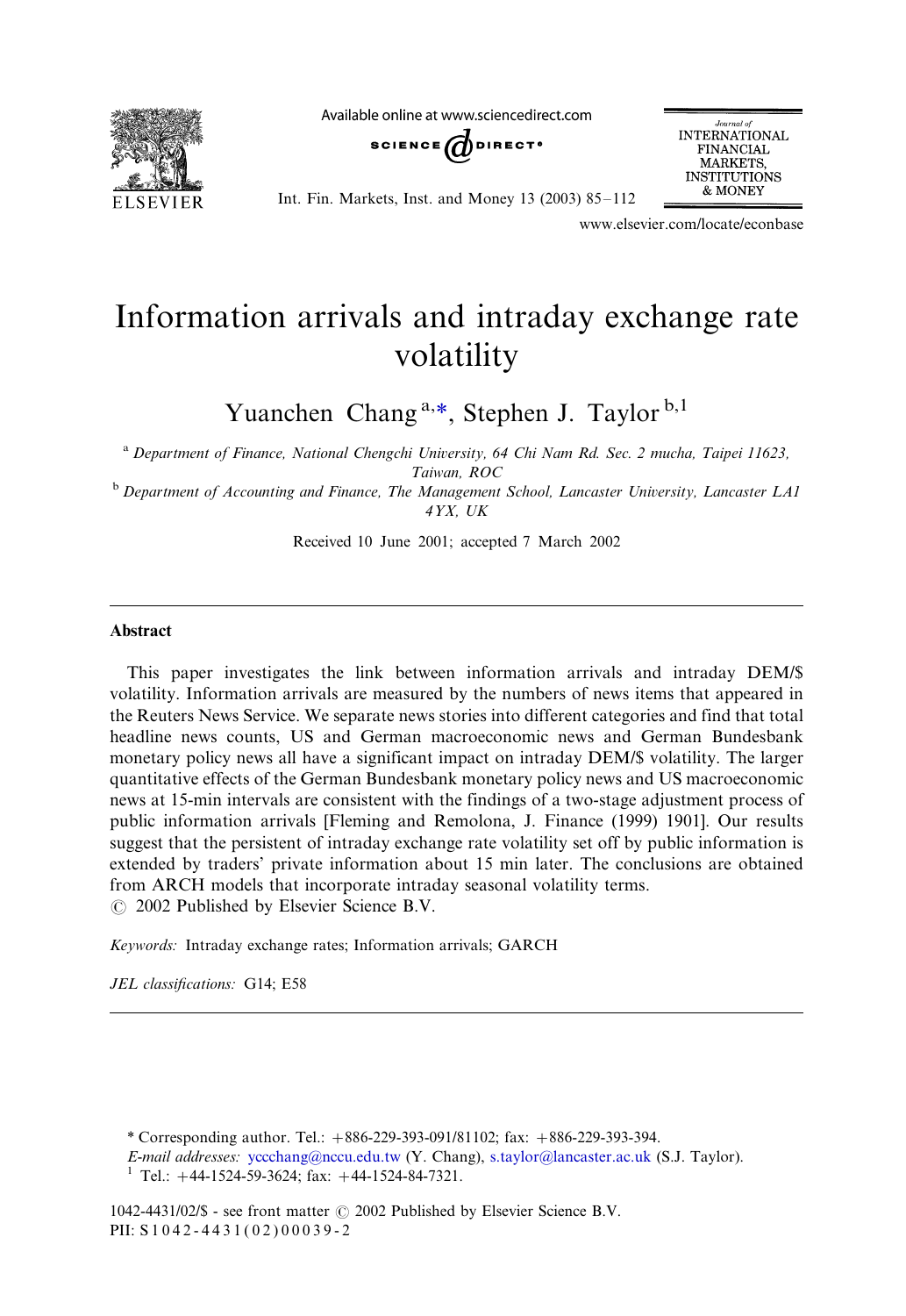## 1. Introduction

The link between information arrivals and the variation of asset prices is an important issue in finance. [Mitchell and Mulherin \(1994\)](#page--1-0) use daily news numbers, reported by Dow Jones on the Broadtape, to examine the link between news arrivals and stock prices. Their results show that there is a significant relationship between information arrivals and trading volumes, but only a weak link with stock returns. [Berry and Howe \(1994\)](#page--1-0) count the numbers of news items released by Reuters News Service as their information proxies, which include not only political but also economic announcements circulated by major news vendors. They find a positive relationship between information arrival and trading volume, but an insignificant relationship with stock price volatility.

This paper contributes to the accumulating empirical literature addressing similar issues using exchange rate data. There is already an extensive literature that focuses on currency volatility using ARCH related models [\(Hsieh, 1988; Gallant et al., 1991;](#page--1-0) Bollerslev [et al., 1992](#page--1-0)). These studies show that ARCH models can capture the clustering of volatility seen in time series of exchange rates. One explanation for time-varying conditional variance is that returns are generated by a mixture of distributions, in which information arrivals are the mixing variables ([Diebold, 1986;](#page--1-0) [Taylor, 1986; Lamoureux and Lastrapes, 1990; Gallant et al., 1991; Goodhart et al.,](#page--1-0) 1993; Bollerslev [and Domowitz, 1993\)](#page--1-0). These studies have suggested that autocorrelation in information arrivals leads to the serial dependency in conditional volatility that is captured by the ARCH model.

Since mixing variables are generally unobservable, proxies of information arrivals have been used in the literature. [Lamoureux and Lastrapes \(1990\)](#page--1-0) choose transaction volume as their information proxy. [Locke and Sayers \(1993\)](#page--1-0) test a series of information proxies such as volume, floor transactions, number of price changes and executed order imbalance on S&P-500 futures contracts. They find some evidence of remaining variance persistence regardless of the definition of the rate of information proxy. [Goodhart et al. \(1993\)](#page--1-0) use dummy variables to test the effect of US trade figure and UK base rate changes on tick by tick Dollar-Sterling exchange rates. They find these news variables have a significant effect on volatility changes and including them in the conditional variance equation reduces the variance persistence. Bollerslev [and Domowitz \(1993\)](#page--1-0) test other intraday information proxies such as quote frequency and changes in the bid-ask spread. Their results show that conditional volatility is increasing in the size of the spread, but quote frequency has a negligible effect on conditional volatility. Moreover, including an information proxy did not change many of the other parameters of the GARCH (1, 1) specification.

Our interpretation of information arrivals parallels that used in independent work by [Low and Muthuswamy \(1995\), Mel](#page--1-0)vin and Yin (2000). Low and Muthuswamy use the number of news items reported in Reuters News pages as information proxies and discuss the relationship between these variables and DEM/\$ and JPY/\$ intraday volatility. However, they do not adjust for intraday volatility seasonality which could influence their results. Melv[in and Yin \(2000\)](#page--1-0) study the relationship between